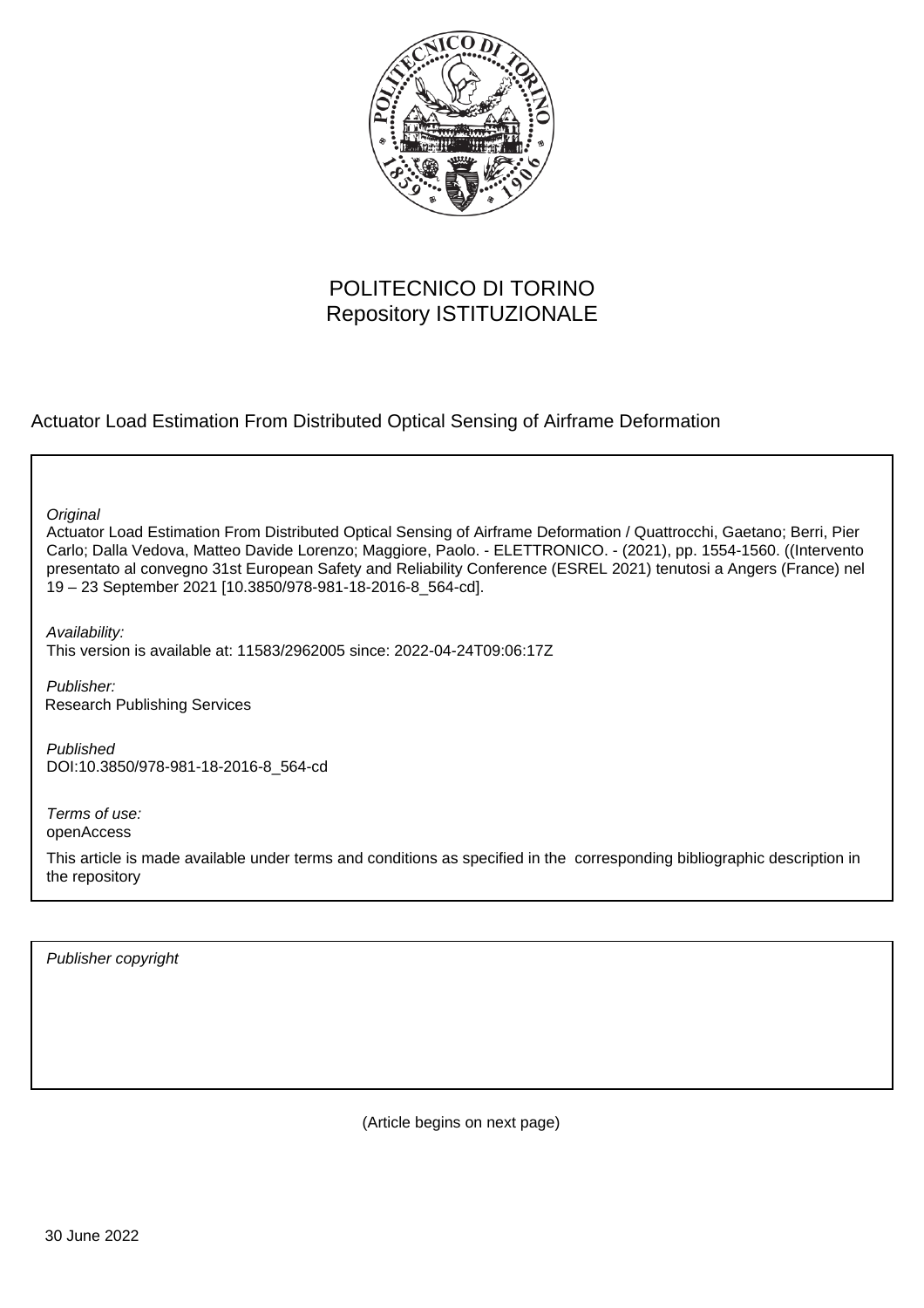## Actuator Load Estimation From Distributed Optical Sensing of Airframe Deformation

### Gaetano Quattrocchi

*Department of Mechanics and Aerospace, Politecnico di Torino, Italy. E-mail: gaetano.quattrocchi@polito.it*

### Pier Carlo Berri

*Department of Mechanics and Aerospace, Politecnico di Torino, Italy. E-mail: piercarlo.berri@polito.it*

Matteo Davide Lorenzo Dalla Vedova

*Department of Mechanics and Aerospace, Politecnico di Torino, Italy. E-mail: matteo.dallavedova@polito.it*

### Paolo Maggiore

*Department of Mechanics and Aerospace, Politecnico di Torino, Italy. E-mail: paolo.maggiore@polito.it*

Real-time health monitoring of flight control actuators usually involves the comparison of measured signals either with numerical models or with statistical data. As the external loads experienced by the system influence the operation of most actuators, such loads are a useful quantity to compare with the actuator output and perform onboard fault detection. In common flight controls, the actuator load is not directly available as a measured signal, due to the reliability and complexity penalties often associated to the installation of dedicated sensors and transducers. In this work, we discuss the use of distributed sensing of the airframe strain to infer the aerodynamic loads acting on the flight control actuator. We address a specific sensing technology based on Fiber Bragg Gratings (FBGs) as it combines a good accuracy with minimal invasivity and low complexity. Specifically, we combined a structural and an aerodynamic model to collect a database to train data-driven surrogates intended to map from strain measures to actuator load. Figure 1 displays the information flow of the proposed process.

*Keywords*: distributed optical sensing, FBG, load estimation, on-board fault detection, prognostics.

### 1. Introduction

The idea of a fiber-optic structural monitoring system arises from the cost considerations associated with the maintenance of an aircraft during its life cycle. Maintenance, especially structural monitoring based on periodic checks is an important expenditure item for airlines (Dupuy et al., 2011).

Currently, the techniques for structural monitoring consist of non-destructive methods (Kamsu-Foguem, 2012), which however are limited by the accessibility to the area of interest of the components to be inspected. Furthermore, these techniques are often very expensive due to the high workload required (Qing et al., 2005). It is therefore evident that the use of an integrated system for structural monitoring, possibly capable of processing data in real time, is considerably advantageous, even in terms of cost (Dong and Kim, 2018). Generally, traditional strain gauge sensors are used, i.e. piezoelectric or ultrasonic sensors which however require dedicated and heavy wiring and are subject to various problems.

Fiber optic technology, on the other hand, has great potential in the aerospace field where phenomena such as fatigue, corrosion, damage impact and overall structural aging are significant and difficult to control issues. Furthermore, the increasing use of composite materials leads to the need to investigate and prevent new phenomena such as delamination and, in general, the various failure mechanisms which in composites are extremely complex and unpredictable (Jones, 1998). The possibility of integrating the monitoring system within the components themselves (between the lamination layers or in the matrix, such as in Melnykowycz et al. (2006) ) is therefore a further important advantage.

In summary, an integrated monitoring system has the following advantages:

- (a) Maintenance costs reduction.
- (b) Reduction of maintenance times.
- (c) Ability to locate damage and, ideally, real time addressing strategies.
- (d) Ability to organize the maintenance plan based on the actual health state of the monitored components.

*Proceedings of the 31st European Safety and Reliability Conference Edited by* Bruno Castanier, Marko Cepin, David Bigaud, and Christophe Berenguer Copyright © ESREL 2021.*Published by* Research Publishing, Singapore. ISBN: 978-981-18-2016-8; doi:10.3850/978-981-18-2016-8 564-cd 1554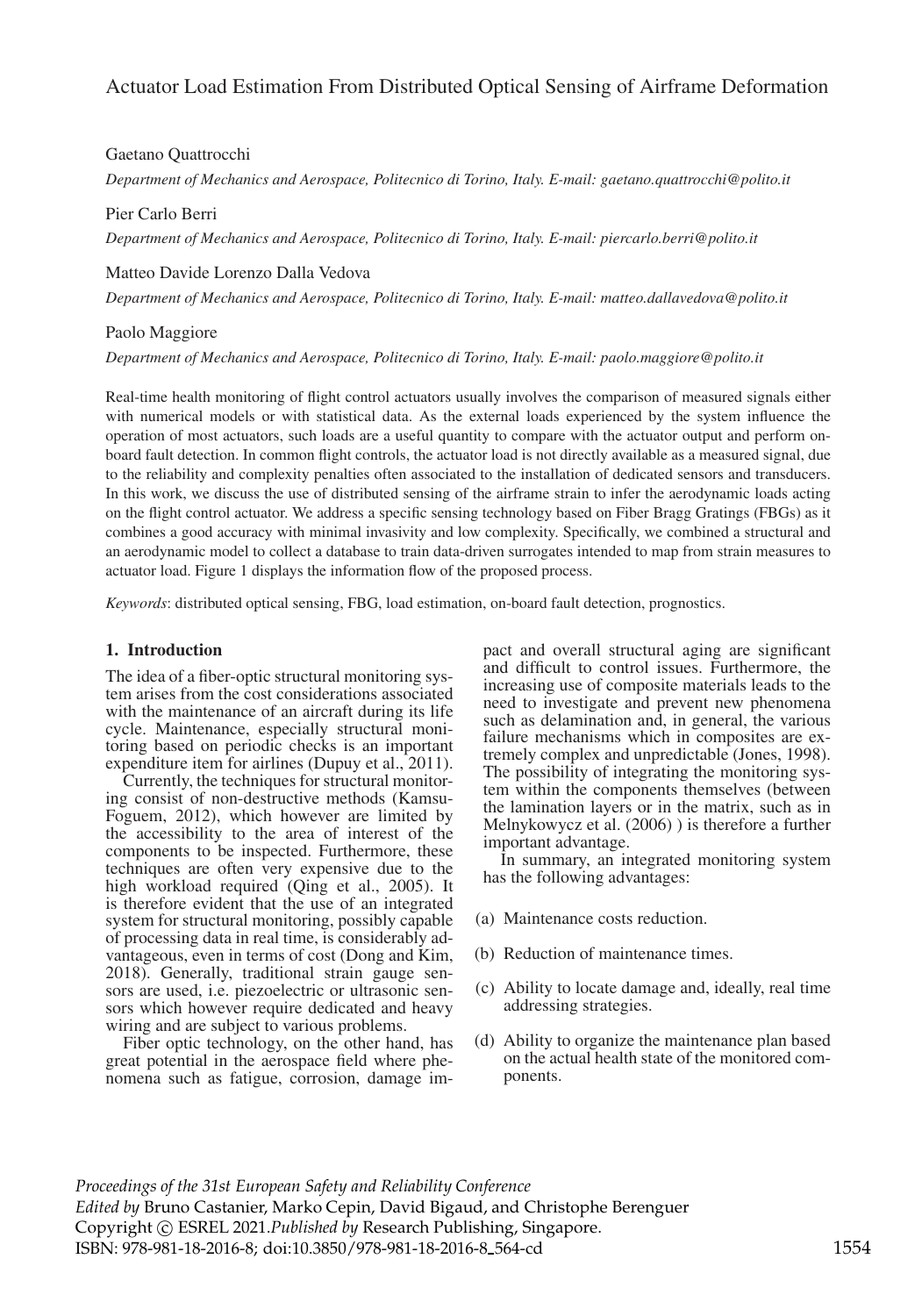(e) Ability to collect real-time data on the structure, useful for various functions (e.g. prognostics, performance optimization).

In this context, this work is an expression of this paradigm of real-time monitoring.

#### 2. Scope of the work

The scope of the work is to present a novel method to evaluate, in real-time, the hinge moment of an aircraft aileron. Complete workflow can be found in Figure 1.

Two main branches are visible: offline computing and real-time monitoring. Most of the work is relative to the offline process, where a suitable surrogate model has to be generated using numerical data obtained via simulations of various flight conditions.



Fig. 1. Process overview.

In particular, a database of CFD (Computational Fluid Dynamics) and FEM (Finite Elements Method) simulation has to be created, in order to obtain aerodynamic loads and structure deformation, respectively. In fact, the pressure field obtained for a given set of operating conditions using CFD, is used as external load for FEM analyses, and also the pressure distribution on the control surface is integrated to calculate the force acting on the servoactuator.

Another important step is to evaluate the placement of FBG (Fiber Bragg Gratings) optical sensors, whose scope is to sense the deformation at a particular spatial point (Ma and Chen, 2019) this concept has been already explored in Berri et al. (2020); all of these measurements are used as input for an ANN (Artificial Neural Network), including other relevant data such as atmospheric data and attitude information obtained by other on-board instruments. In this sense, this is a sensor-fusion approach.

After proper training, leveraging a supervised learning approach, the network output is the aileron hinge moment, obtained using real-time flight conditions.

Given the complexity of the approach, in this paper only the first part of the algorithm will be explored, i.e. databases generation and sensors placement.

### 3. Model definition

The aircraft used in this work is an electric, solarpowered UAV (Unmanned Aerial Vehicle), RA, conceptualized and designed (Fig. 2) by students team Icarus at Politecnico di Torino.

The vehicle adopts a conventional high wing configuration, with a 5 m wingspan. Fuselage is bubble shaped, with a length of  $2m$ ; the tail is Tshaped, with 0.5m height. Propulsion is achieved using a single 50 cm propeller placed in the front of the fuselage, actuated by one electric motor. External surfaces and main structural components are made using composite materials.



Fig. 2. Prototype CAD design.

In this work, the focus will be on the aircraft wing, which will now be briefly described.

In Fig. 3 a CAD model of the wing is shown. The battery pack (red), used for energy storage, is placed inside the wing in order to maximize the roll moment of inertia of the aircraft and thus increasing the response time of the aircraft along that axis improving controllability. In the main structure, three main elements are visible (ref. Figure 3):

- (a) Skin (light blue), made of laminated carbon fiber (two layers at  $\pm 45^{\circ}$ ), which holds the aerodynamic shape;
- (b) Wingbox (yellow), made of laminated carbon fiber (two layers at  $\pm 90^{\circ}$ ), that is the main load-bearing component;
- (c) Ribs (gray), made of sandwich composite, with the faces made of three layers of laminated carbon fiber and core in Roahcell, used for longitudinal strengthening and skin shaping.

Geometrical details can be found in Table 1 and Figure 4, while aerodynamics data are reported in Table 2.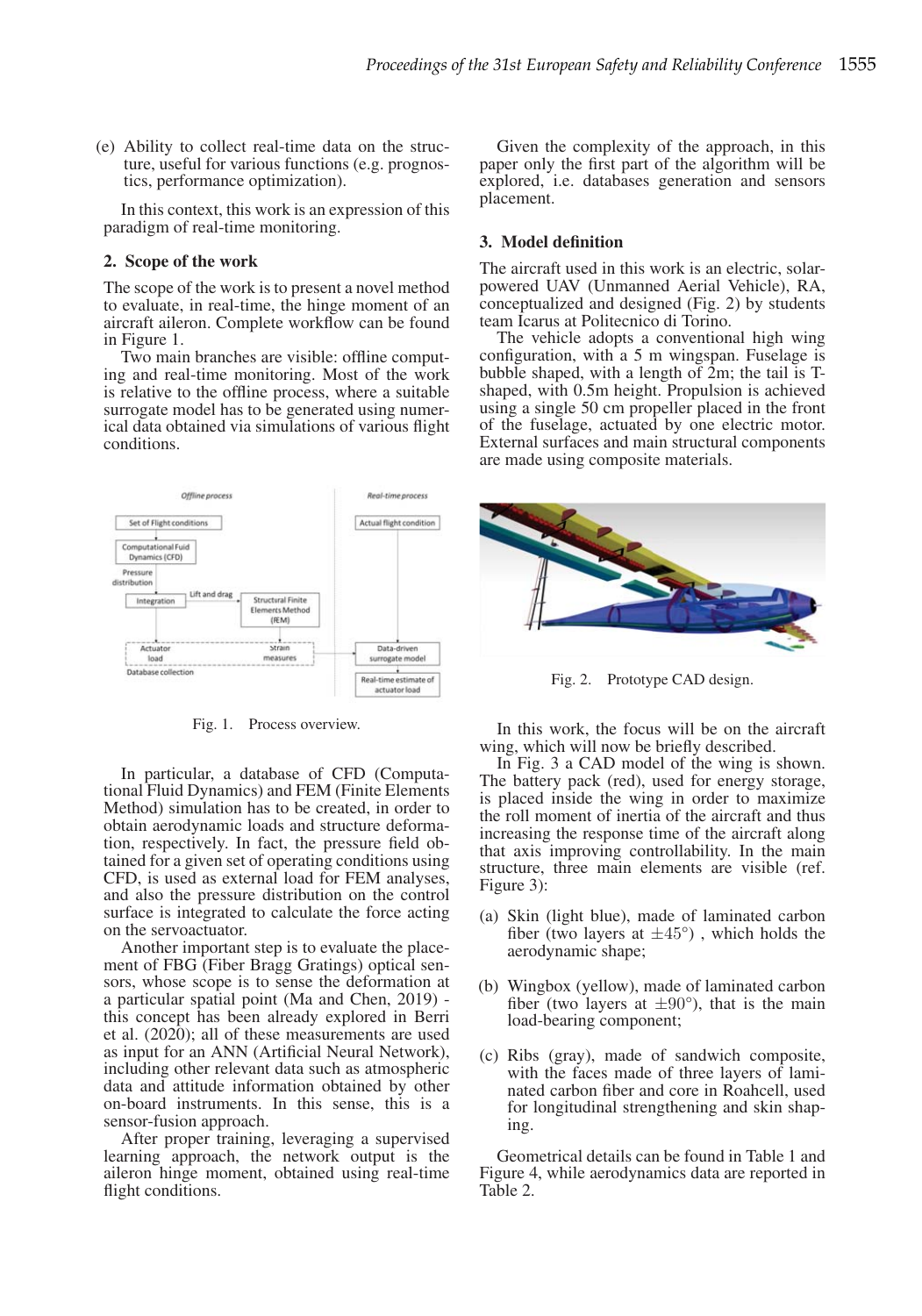

Fig. 3. CAD detail of wing structure.



Fig. 4. CAD schematics of wing (top view)

Table 1. Relevant wing geometrical data

| Root chord          | $0.340 \text{ m}$ |
|---------------------|-------------------|
| Tip chord           | $0.080 \text{ m}$ |
| Wingspan            | 5 m               |
| Wing surface        | $1.356\ m^2$      |
| <b>Aspect Ratio</b> | 18.5              |
|                     |                   |

### 4. Flight conditions

All analysis will be carried out considering ISA standard atmospheric conditions, i.e.  $p = 1.01$ .  $10^5$  Pa, T = 15 °C, considering also zero altitude, i.e.  $\rho = 1.225 \frac{kg}{m^3}$ .

Regarding ranges for angle of attack  $\alpha$  and speed  $V$ , it was decided to analyze values around nominal flight conditions ( $V = 15$  m/s,  $\alpha$  = 3.5°). Thus, combinations of the following values will be considered:  $V = [10, 15, 20]$   $m/s$ ,  $\alpha = [2, 5, 8]^\circ$ .

As reported in Belelli (2020) and Frediani (2020), the key requirements to comply with the

Table 2. Relevant wing aerodynamics data for  $V_{\infty} = 15 \text{ m/s}$ 

|                                                                     | 0.34    |
|---------------------------------------------------------------------|---------|
| $\frac{C_{L_0}}{C_{L_{max}}}$                                       | 1.5     |
|                                                                     | 5.58    |
|                                                                     | 0.011   |
| $\begin{array}{c} C_{L_\alpha}\\ C_{D_0}\\ C_{D_{min}} \end{array}$ | 0.010   |
| $C_{M_0}$                                                           | $-0.20$ |
| $(C_L/C_D)_{max}$                                                   | 40      |
|                                                                     |         |

imposed mission profile are  $V = 15$  m/s, turn radius  $R = 100$  m and maneuver time  $t_m = 0.25$  s. Thus, the study shows that maximum aileron deflection angle required is  $\delta_a = 18^\circ$ ; in any case, the model is designed to have an actuation range of  $\delta_a = \pm 20^\circ$ .

It can be noted that most conditions, as previously stated, are proximal to nominal flight conditions. The total number of combinations simulated is 41, distributed as described, in condensed form, below.

(1) 
$$
V = 15 \, m/s
$$
  
\n(a)  $\alpha = 2^{\circ} : \delta_a = [0, \pm 5, \pm 10, \pm 15, \pm 20]^{\circ};$   
\n(b)  $\alpha = [5, 8]^{\circ} : \delta_a = [0, \pm 5, \pm 10, \pm 15]^{\circ};$ 

(2) 
$$
V = [5, 10] m/s
$$
  
\n(a)  $\alpha = [2, 5, 8]^{\circ}$ :  $\delta_a = [0, \pm 5]^{\circ}$ ;

### 5. CFD analysis

After creating a suitable number of conditions, the following step is to analyze the stress field on the wing. In order to do so, CFD analysis will be carried out firstly to evaluate the pressure field on the wing and thus the distributed load acting on it; at the same time, the integration of the pressure field, limited to the aileron surface, will give an estimation of the load acting on the relative actuator.

All CFD simulations are carried out using Siemens Star-CCM+.

### 5.1. *Mesh*

The total computation domain is a hemisphere, encompassing half of the vehicle along the longitudinal axis, in order to leverage the symmetry condition, of radius  $R_d = 20$  m, which is 8x the wing span.

The mesh is based on polyhedral cells, which have more interfaces compared to traditional cells; this feature is useful when the flow field is not entirely clear. In general, in presence of a complex flow field, polyhedral cells show better residual at convergence and require less iterations, thus saving computation time (Katz and Sankaran, 2011).

Cell size is variable, as visible in Fig.5, with smaller size in proximity of the profile itself; furthermore an inflation layer is present on the profile itself, composed by 25 prism cell stacked normally to the boundary. The scope of these layers is to effectively capture the boundary layer.

### 5.2. *Model description*

Regarding boundary conditions, a *free stream* condition is imposed along the external boundary of the computation domain; as previously stated, a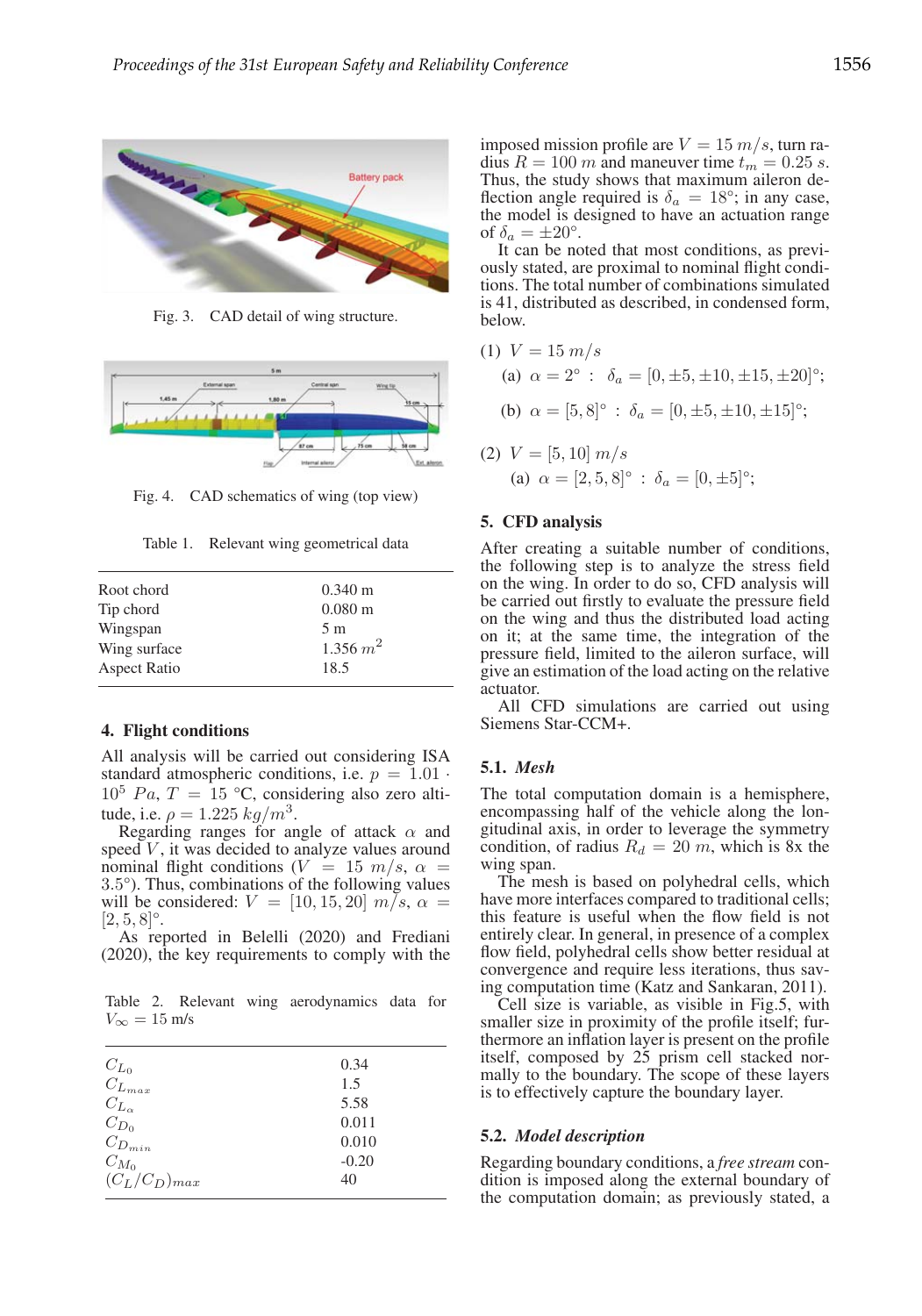

Fig. 5. CFD mesh detail.

*simmetry* condition is imposed along the longitudinal plane to simplify calculation; finally, a *wall* condition is imposed on all vehicle surfaces.

In setting up the problem, a RANS (Reynolds Averaged Navier Stokes) approach is chosen, since a steady state condition is of interest. The model used takes into account compressibility and turbulence.

In particular, the formulation adopted for turbulence is SST  $k - \omega$  with  $\gamma - Re_{\theta}$  transition, which is an hybrid method that uses different equations depending on wall distance (Shah et al., 2015).

### 5.3. *Results*

Some results, for different conditions, are visible in Fig. 6 and in Fig. 7.

In any case, a  $\overline{csv}$  file is saved for each simulation with the pressure distribution on all surfaces; in particular, such values are absolute static pres-

These values will now be used in the FEM analysis as distributed loads along the wing.



Fig. 6. Vehicle pressure field (relative) in cruise conditions  $(V = 15 \text{ m/s}, \ \alpha = 2^{\circ}, \ \delta_a = 0^{\circ}).$ 

### 6. FEM analysis

Now that the pressure field around the wing is determined, FEM analysis can be carried out to evaluate the stress state of the wing components. For all analysis the Von Mises criterion will be used.



Fig. 7. Wing velocity profile  $(V = 15 \ m/s, \ \alpha =$  $2^{\circ}$ ,  $\delta_{\alpha} = 20^{\circ}$ ).

For all simulations, the software suite Altair Hyperworks will be used. In particular, Hypermesh is used for meshing, materials and loads definition, Optistruct is the numerical solver and Hyperview is the post-processing tool.

Before proceeding with FEM analysis, the model has been suitably simplified, removing all non relevant structural elements; furthermore, the mobile surfaces have been removed, while the resulting load on the actuators have been calculated and will be then applied as concentrated loads.



Fig. 8. CAD model simplified for FEM analysis.

### 6.1. *Meshing*

The minimal size of each element is set as  $3 \, mm$ .<br>The elements used to create the mesh are both *QUAD* elements, for generally flat regions and *TRIA* elements for high curvature zones.

A *biasing* function is used to automatically determine the best element size while keeping a satisfactory quality index, especially in high curvature zones such as the leading edge.



Fig. 9. Skin meshing detail.

### 6.2. *Materials*

The carbon fabric used for all elements is TeXtreme Carbon Fabric 80  $g/m^2$ , (Fig. 10), with the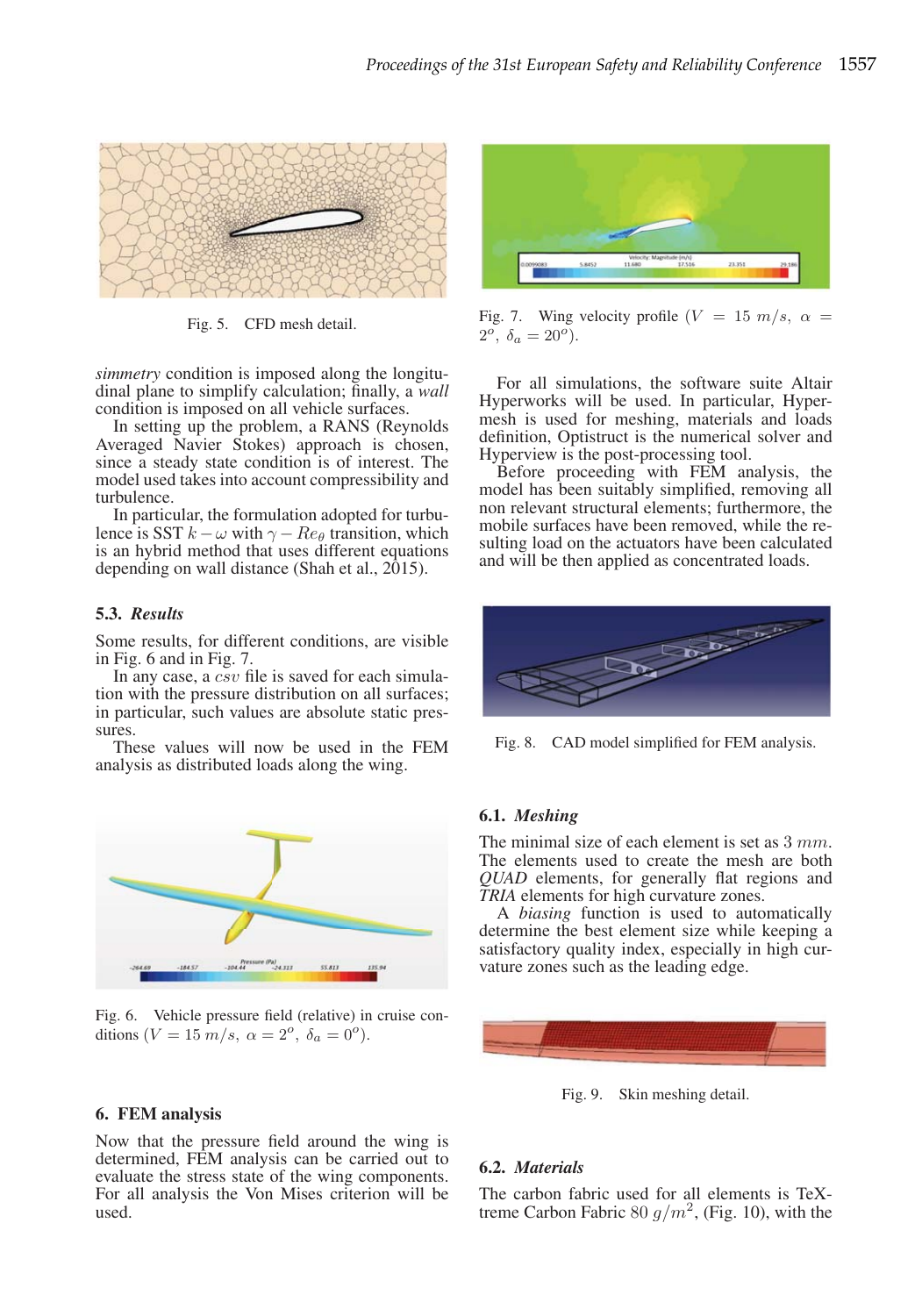following mechanical properties:  $E = 240 \text{ GPa}$ ,  $\sigma_{break} = 4.8GPa$ ,  $\rho = 1.79$  g/cm<sup>3</sup>,  $d = 7 \mu m$ , where d is the fiber diameter.



Fig. 10. TeXtreme Fabric.

To create the composite material, the epoxy resin SX10 will be used, in 40% matrix to  $60\%$ fiber ratio. Using the Multiscale Designer tool, the following properties are calculated:  $E_x$  = 85 GPa,  $E_y = \hat{85}$  GPa,  $G_{xy} = 11.56$  GPa,  $\nu_{xy} = 4.27 \cdot 10^{-3}, \rho = 1.55 \cdot 10^{-3} \frac{g}{mm^3},$  where *E* is the elasticity modulus, *G* is the shear modulus,  $\nu$  is the Poisson ratio and  $\rho$  is the density.

Furthermore, the number of layers and orientation have to be defined for each laminate. The following scheme will be used:

- (1) Skin: two layers at  $\pm 45^\circ$
- (2) Wingbox: two layers at  $\pm 90^\circ$
- (3) Ribs: eight layers, four at  $+45^{\circ}$  and four at  $-45^o$ .



Fig. 11. Mesh detail with materials applied.

### 6.3. *Constraints and loads*

The structure is constrained, for all six degrees of freedom, on all nodes on contact with the symmetry plane.

Two types of loads are applied to the structure: aerodynamic and inertial loads. Aerodynamic loads have been previously determine in the CFD analysis.

To apply the pressure field to the structure, the *field* function has been used, which maps the loads to each element of the structure.

As previously stated, the concentrated loads acting on the aileron actuators have been calculated and applied. These values have been determined via integration of the pressure field on the aileron surface, thus obtaining the hinge moment and the the two forces acting along  $x$  and  $y$  direction, since the actuation rod is assumed to be infinitely rigid. In Fig. 12 all applied aerodynamic loads for  $V = 15 \frac{m}{s}$ ,  $\alpha = 2^{\circ}$ ,  $\delta_a = -20^{\circ}$  are visible.



Fig. 12. Aerodynamic loads applied.

As for inertial loads, the solver automatically calculate and distribute the weight of structural elements. Thus, only the battery pack wight has to be manually included in the computation.

The two battery packs have been modeled using distributed loads, of 2.5  $kg/m$  for the internal one (800 mm length, 40 batteries) and  $1.625 kg/m$  for the external one (650 mm length, 32 batteries).

In Fig.5 all loads acting on the wing are visible (the blue arrows represent the mass loads of the battery packs) for the condition  $V = 15 \frac{m}{s}$ ,  $\alpha = 2^o$ .



Fig. 13. Schematics of all loads acting on the wing.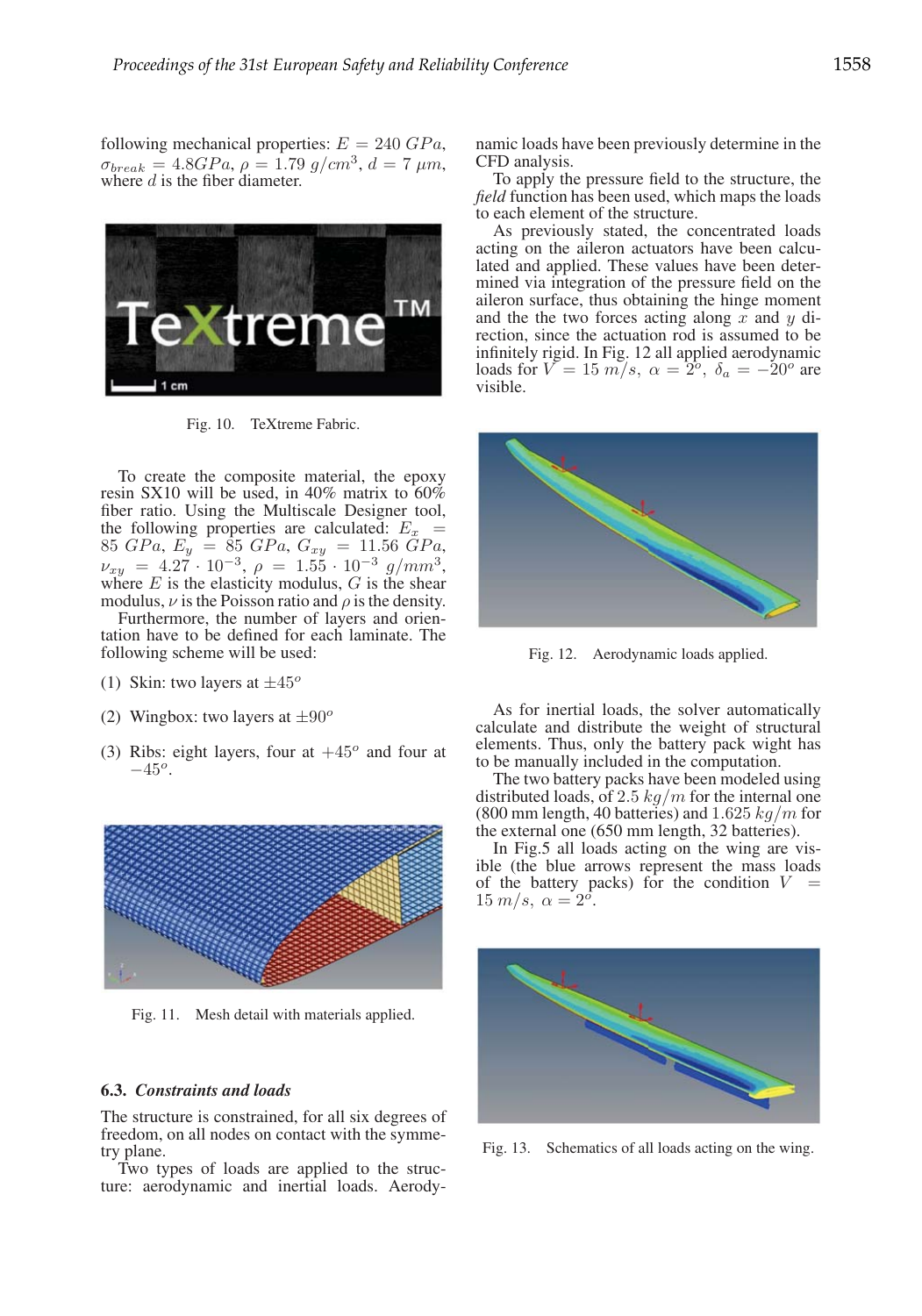### 6.4. *Results*

The system is now solved to evaluate deformations (as visible in Fig. 14) and strains of the whole structure. All the results have been logged as *csv* files for each simulation.

In particular, the strain values will later be used as basis of the algorithm that evaluate the best placement of the FBG sensors.



Fig. 14. Wing displacement in cruise conditions.

### 7. Sensors configuration

It is now possible to evaluate the best placement for the optical sensors, given the knowledge of the wing stress map in various flight conditions.

The criterion adopted for optimal placement is relatively simple: the sensors will be placed in the spots where the most variability in stresses is present at varying conditions. Using said approach, one can be sure to have the highest stress delta and thus the maximum information gain.

Furthermore, other requirements have been considered, including: hinge moment sensitivity, torsion sensitivity, structural strength, optical signal attenuation (prevention of sharp turns), monitoring system reliability.

The evaluation procedure has been automated using a MATLAB® script, that will evaluate the stress variation for each subdomain across all simulations carried out.

Depending on the number of considered sensors, several configurations are possible. A few are shown in Fig.15.

The optical interrogator used to poll the FBGs (SmartScan SBI) supports up to 64 different FBGs distributed along 4 optical lines; for the final configuration, a three lines setup has been chosen, with 7 and 2x6, for a total of 19 sensors. The fourth line will be used for thermal compensation.

As previously stated, one of the requirements is to have a high degree of system reliability. Thus, a number of sensors lower than the maximum supported is chosen. Furthermore, additional sensors would marginally improve system capabilities given the modest stress variability in such locations.



Fig. 15. FBGs identified locations.

The final sensors configuration is shown in Fig. 16.



Fig. 16. Final fibers configuration.

### 8. Conclusions and future works

In this work, a preliminary analysis on optimal optical sensors placement for hinge moment determination has been described. The method can be summarized as:

(1) Aerodynamic loads evaluation using CFD analysis: